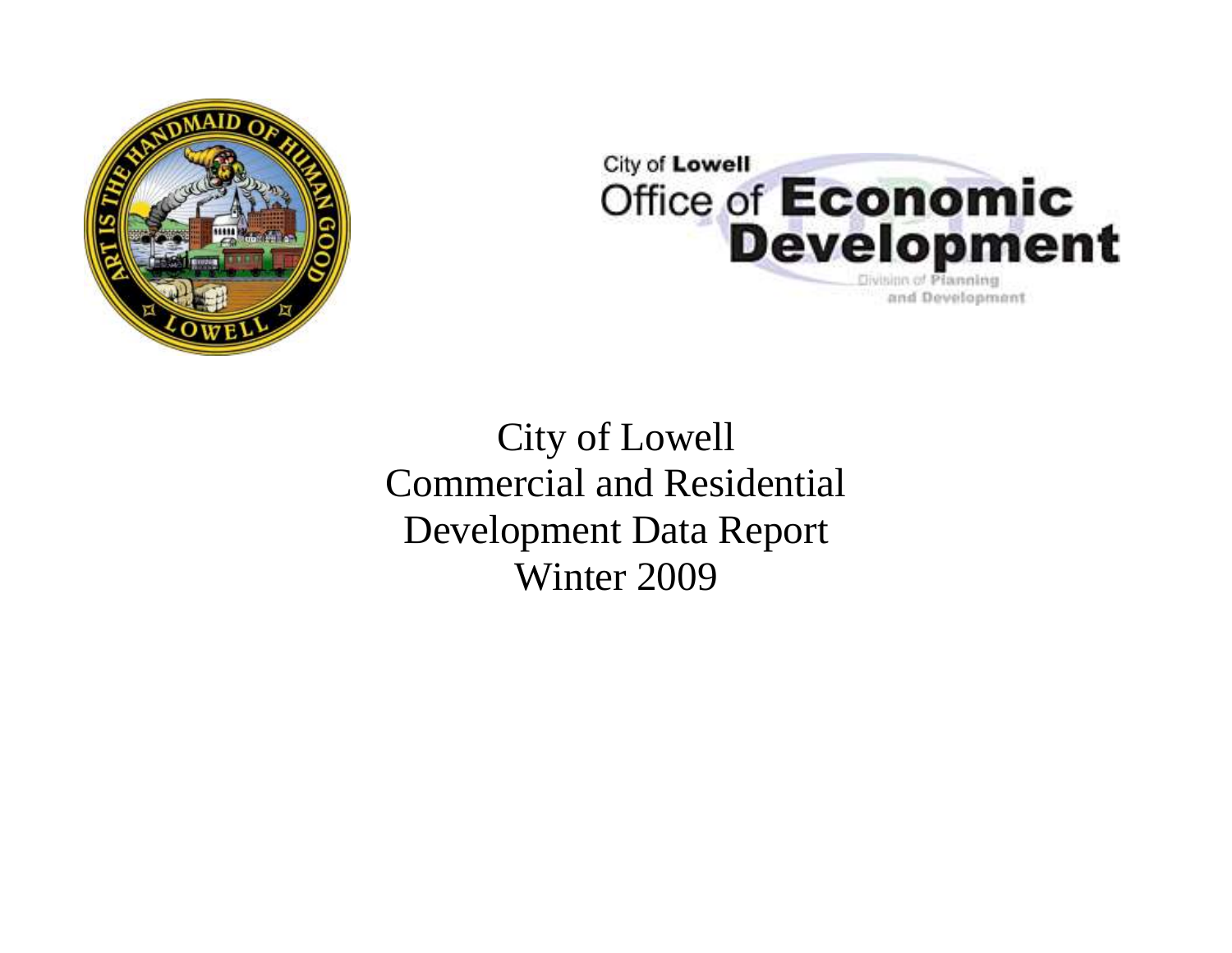



# **City of Lowell Division of Planning and Development Development Data**

The Commercial and Residential Development Data Report keeps an update of commercial and residential being developed in the City of Lowell. This data is reported on a quarterly basis and is distributed to City department and the general public. This information tracks development progress from permitting and construction to completion. Criteria for the data report are:

- Commercial projects totaling over 10,000 square feet.
- Residential projects of four or more units that are new construction or rehab/renovation projects.

Projects meeting the criteria will be categorized by status, which include:

- Board Project Review/Approval = development under review or approval by Planning Board, Historic Board or Zoning Boards of Appeal
- Permitting = building permit under review by Building Department
- Under Construction = development received Building Permit
- Complete = project received Certificate of Occupancy (CO) or Temporary CO.

Any questions or comments about the Development Data Report to: Theresa Park Director of Economic Development City of Lowell Division of Planning and Development JFK Civic Center 50 Arcand Drive, Lowell MA, 01852 Phone: 978-446-7200 Fax: 978-446-7014 Email: [Tpark@lowellma.gov](mailto:Tpark@lowellma.gov)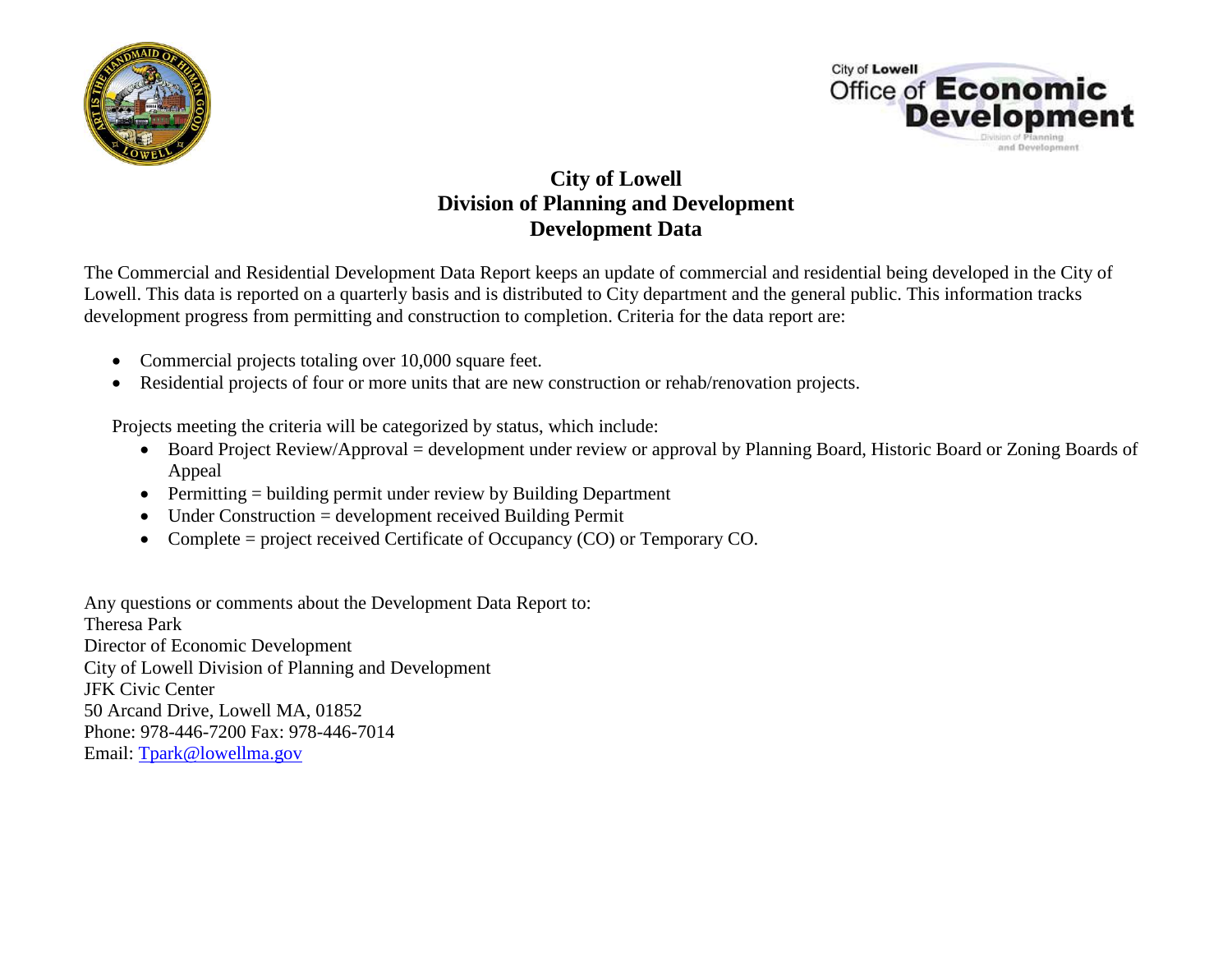### **City of Lowell Development Data Report**

### **Commercial Projects**

#### **Status: Board Review/Approval**

| Project<br><b>Address</b>        | <b>Developer</b><br><b>Name</b>                | <b>Date</b><br>Approved | <b>Project Use</b> | <b>Parcel Size</b> | <b>Gross Floor</b><br>Area | Number of<br><b>Units</b> | <b>Unit Sizes</b><br>(SqFt) | Investment | Add'l Info          |
|----------------------------------|------------------------------------------------|-------------------------|--------------------|--------------------|----------------------------|---------------------------|-----------------------------|------------|---------------------|
| 392 Chelmsford<br>St/Burger King | North<br>Kendall<br>Properties                 | Jan. 2008               | Restaurant         | 24,750             | 2,223                      | N/A                       | N/A                         |            | Project on<br>hold. |
| 868 Middlesex<br><b>St</b>       | Mejia<br>Management<br>Group                   | March<br>2008           | Mixed Use          | 22,552             | 2,500                      | N/A                       | N/A                         |            |                     |
| 1141 Bridge<br>Street            | Meng & Lun<br>Ly Ung                           | Jan. 2009               | Commercial         | 16,826             | 6,000                      | N/A                       | N/A                         |            |                     |
| 225 Middlesex<br><b>Street</b>   | Appleton<br>Mills No. 5<br><b>Realty Trust</b> | August<br>2009          | Mixed Use          | 59,000             | 150,361                    | 75                        | N/A                         |            |                     |
| 1782 Middlesex<br><b>Street</b>  | Basil $\&$<br>Joanne<br>Karanastasis           | September<br>2009       | Mixed Use          | 30,500             | 7,401                      | N/A                       | N/A                         |            |                     |

### **Status: Under Construction**

| Project<br><b>Address</b> | <b>Developer</b><br><b>Name</b>                             | Date<br><b>Approved</b>                 | <b>Project Use</b>       | <b>Parcel Size</b> | <b>Gross Floor</b><br>Area | Number of<br><b>Units</b> | <b>Unit Sizes</b><br>(SqFt) | <b>Investment</b><br>(Estimated) | Add'l Info                                                                  |
|---------------------------|-------------------------------------------------------------|-----------------------------------------|--------------------------|--------------------|----------------------------|---------------------------|-----------------------------|----------------------------------|-----------------------------------------------------------------------------|
| 790<br>Chelmsford<br>St.  | National<br>Development                                     | Feb. 2009                               | Retail<br>(Lowes)        | 1,146,934          | 153,000                    | N/A                       | N/A                         |                                  |                                                                             |
| 40 Perkins<br>Place       | Perkins Ames,<br>LLC <sub>1</sub>                           | March 2008                              | Parking<br>Garage        | 70,757             | N/A                        | N/A                       | N/A                         |                                  | 360 parking<br>spaces                                                       |
| 62 Lewis St.              | Hellenic<br>Housing LLC<br>& Hellenic<br>Orthodox<br>Church | Planning<br>Board<br>approval<br>2/2/09 | Parking                  | 37,261             | N/A                        | N/A                       | N/A                         |                                  | Demolished<br>2 resid.<br>bldgs. $&$<br>replace w/<br>55 parking<br>spaces. |
| 101 Lakeview<br>Ave.      | Li Zhen Huan                                                | March 2009                              | Restaurant               | 11,090             | N/A                        | N/A                       | N/A                         |                                  | Chinese<br>Restaurant                                                       |
| 1235 Bridge<br><b>St</b>  | Valley<br>Properties, Inc.                                  | Aug. 2008                               | Retail/Mark<br>et Basket | 387,708            | 110,500                    | N/A                       | N/A                         |                                  |                                                                             |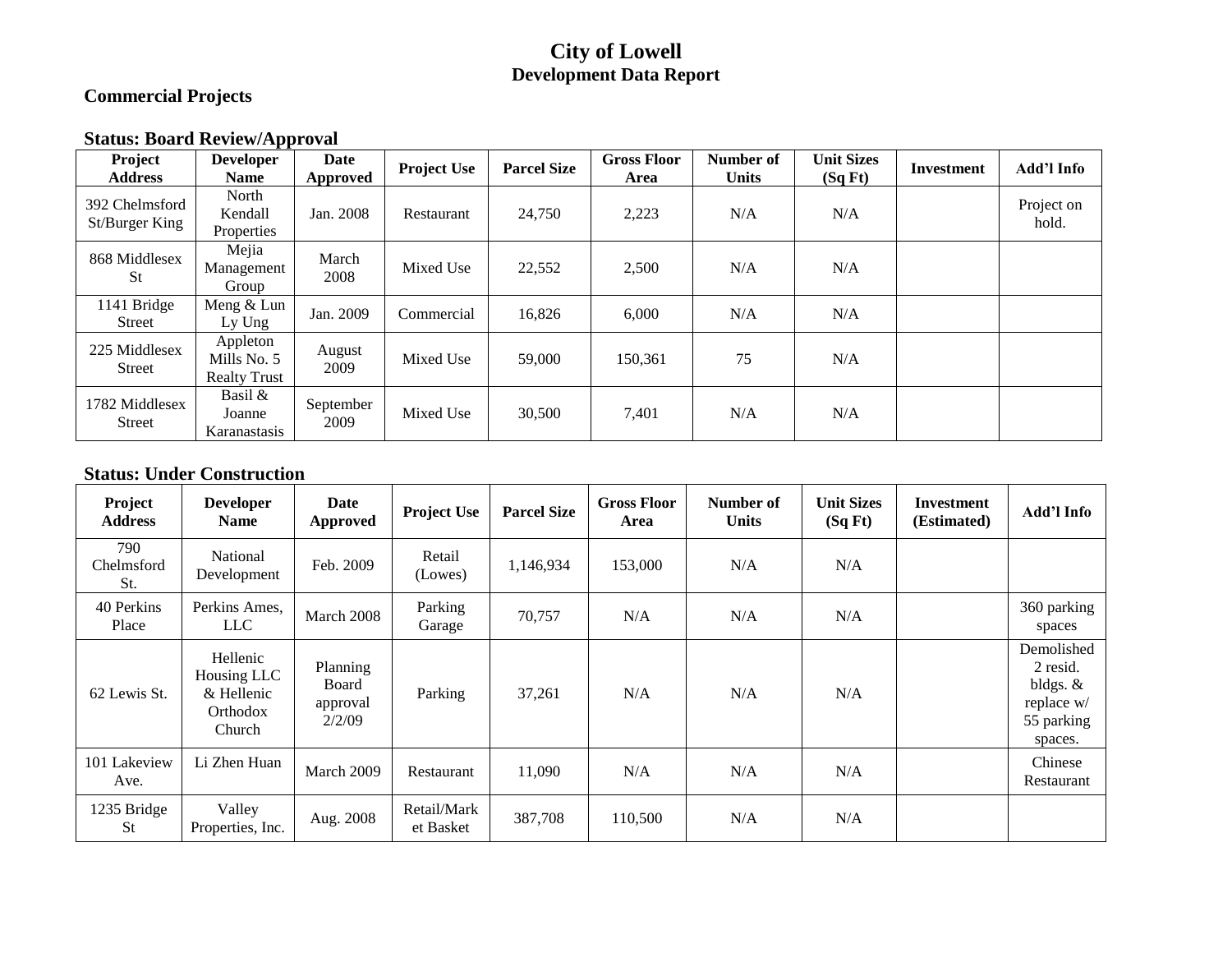| Hamilton       | Trinity         |            |           |         |                                                  |               |     | Phase.       |
|----------------|-----------------|------------|-----------|---------|--------------------------------------------------|---------------|-----|--------------|
| Canal District | --<br>Financial | March 2009 | Mixed Use | 589,960 | million<br>$\sim$ $\sim$<br>$\sim$ /<br><u>.</u> | 705<br>ل کے ا | N/A | under        |
|                |                 |            |           |         |                                                  |               |     | construction |

# **Total Gross Floor Area: 2,631,985 SF**

# **Residential Projects**

# **Status: Board Review Approval**

| <b>Project Address</b>                           | <b>Developer Name</b>                   | Date Approved             | <b>Parcel Size</b> | <b>Gross Floor</b> | Number of    | <b>Unit Sizes</b> | Investment | Add'l Info                                                              |
|--------------------------------------------------|-----------------------------------------|---------------------------|--------------------|--------------------|--------------|-------------------|------------|-------------------------------------------------------------------------|
|                                                  |                                         |                           |                    | Area               | <b>Units</b> | (SqFt)            |            |                                                                         |
| 200-206 Rogers<br>St.                            | <b>Rogers Street</b><br>Association LLC | Jan. 2008                 | 39,006             | 8,494              | 12           | N/A               |            |                                                                         |
| 760 Merrimack<br>St./St. Joseph's<br>High school | Coalition for A Better<br>Acre          | May 2008                  | 19,593             | 36,634             | 22           | N/A               |            |                                                                         |
| 117 Marginal St.                                 | <b>Brasi Development</b>                | Public hearing<br>2/19/09 | 180,753            | 171,092            | 156          | N/A               |            |                                                                         |
| 135 Beacon St.                                   | Daly General<br>Contracting             | <b>Under Review</b>       | 27,000             | 5,400              | 5            | N/A               |            |                                                                         |
| 478-486 Moody<br>St.                             | Coalition for a Better<br>Acre          | August 2009               | 17,330             | 29,000             | 23           | N/A               |            |                                                                         |
| 500 Pawtucket<br><b>Street</b>                   | Burbeck Falls, LLC &<br>Riverview, LLC  |                           |                    |                    | 296          |                   |            | Accessory<br>parking garage<br>with a total of<br>148 parking<br>stalls |

#### **Status: Under Construction**

| <b>Project Address</b>                                    | <b>Developer Name</b>    | Date Approved | <b>Parcel Size</b> | <b>Gross Floor</b> | Number of    | <b>Unit Sizes</b> | Investment | Add'l Info                                                                |
|-----------------------------------------------------------|--------------------------|---------------|--------------------|--------------------|--------------|-------------------|------------|---------------------------------------------------------------------------|
|                                                           |                          |               |                    | Area               | <b>Units</b> | (SqFt)            |            |                                                                           |
| 76-80 Rogers<br>St/Condominiums<br>at Concord<br>Crossing | Rogers & Perry LLC       | Jan. 2008     | 94.612             | 94,605             | 35           | 2,703             | \$348,000  | 1 <sup>st</sup> Phase<br>completed; $2nd$<br>Phase under-<br>construction |
| 104 West Meadow<br>Road/Rita Street<br>Extension          | Loon Hill<br>Development | June 2008     | 308,845            | N/A                |              | ~1,300            | \$140,000  | 2 homes<br>completed,<br>still on-going                                   |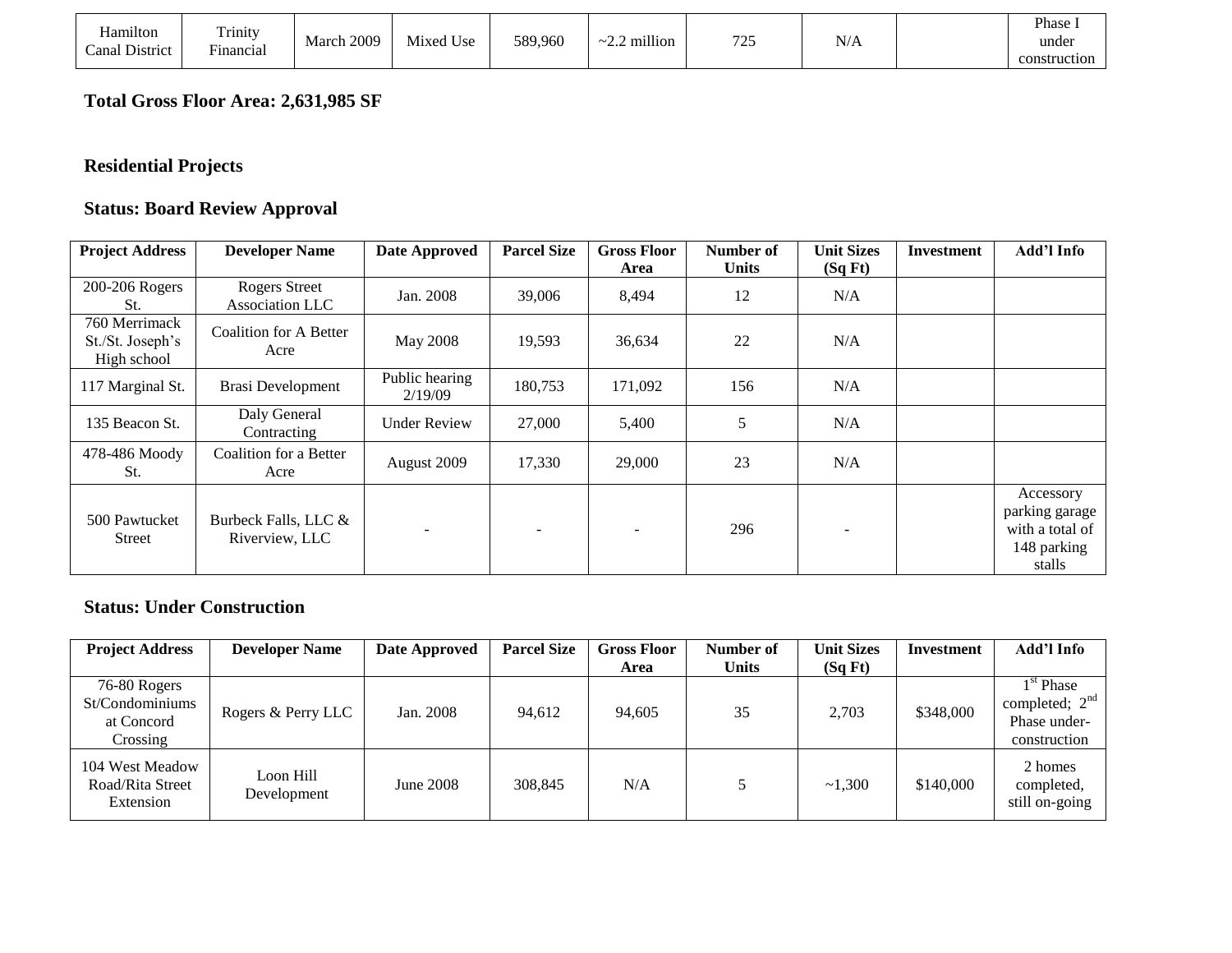| Rivers Edge Rd        | Single Family/<br>Duplex | Jan. 2004 | 1,490,0000                               | N/A     | 181 | 1,300     | \$20 million | 62 units have<br>been<br>completed |
|-----------------------|--------------------------|-----------|------------------------------------------|---------|-----|-----------|--------------|------------------------------------|
| <b>Appleton Mills</b> | <b>Trinity Financial</b> | June 2009 | Lot $6-$<br>15,729<br>Lot $7-$<br>60,607 | 209,624 | 135 | 500-1,100 | \$42 million |                                    |

 **Total Number of Housing Units: 870**

# **Development Data Completed Projects**

### **Commercial Projects Completed in 2009**

| <b>Gross Floor Area</b> |
|-------------------------|
| 2,800                   |
| 53,000                  |
| 17,040                  |
| 137,000                 |
|                         |

**Total Floor Area: 209,840sf**

#### **Commercial Projects Completed in 2008**

| <b>Project Address</b>               | <b>Gross Floor Area</b> |
|--------------------------------------|-------------------------|
| 585 Middlesex St (Nobis)             | 18,207                  |
| 25 Wood Street                       | 7,150                   |
| 1519-1527 Middlesex St               | 9.970                   |
| 14 Perry Street                      | 8,289                   |
| 621 Dutton Street                    | 3,600                   |
| 318 Bridge Street (new CVS)          | 11,800                  |
| 92-98 Middle St (Village Smokehouse) | 12,125                  |

**Total Floor Area: 71,141 sf**